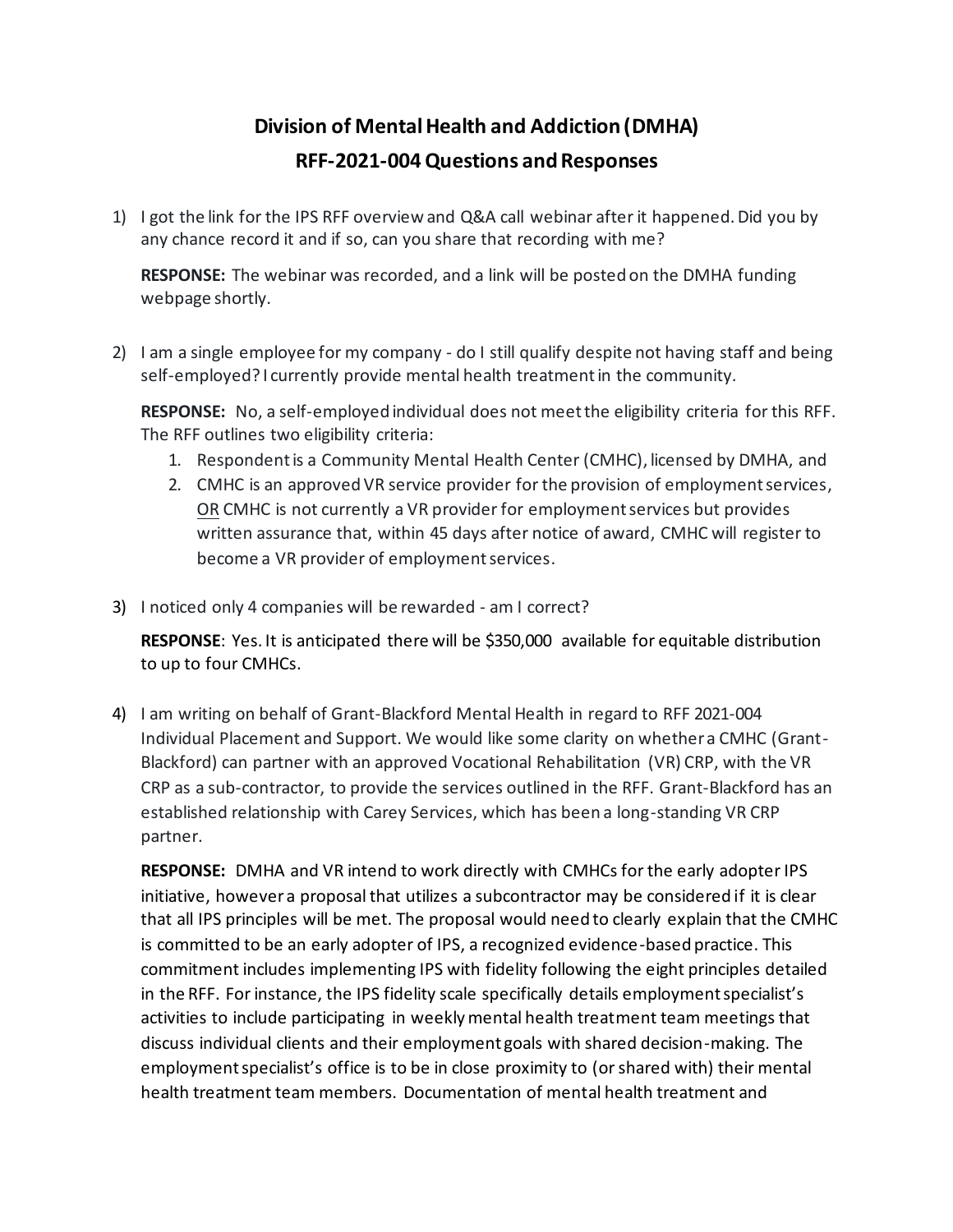employment services is integrated in a single client chart. Employment specialists help the team think about employment for people who have not yet been referred for employment services. Through the adoption of IPS, employment becomes the 'golden thread' woven throughout the entire CMHC treatment protocol.

DMHA will contract with the selected CMHC as an early adopter. In order to receive the contract, the CMHC must already be an approved VR service provider for the provision of employment services OR provide written assurance that the CMHC will register to become a VR provider of employment services within 45 days after notice of award. VR will provide fee-for-service payment to the early adopter CMHC for services rendered, using payment codes/ratesspecific to the provision of IPS.

5) Target Population: Will the grant require CMHCs to provide VR to anyone who presents to a clinic, OR can an agency require the individual be enrolled in behavioral health or similar services as well to access VR services?

**RESPONSE**: The target population are individuals with mental health diagnoses who are served by a CMHC, who want to work, and who are eligible for Indiana VR services. Involvement of VR is an essential component of IPS because some employment service activities, such as job development, are not billable under other typical payment sources, e.g., the Medicaid Rehabilitation Option. Part of the early adopter work, following the IPS evidence-based practices, will be to review CMHC policies, practices and procedures that may be barriers to implementation. For example, *IPS Eligibility Based on Client Choice*: People are not excluded based on readiness, diagnoses, symptoms, substance use history, psychiatric hospitalizations, homelessness, level of disability, or legal system involvement. Another example is *Attention to Worker Preferences*: Services are based on each person's preferences and choices, rather than providers' judgments.

6) Eligibility: On p. 7, the guidance states "CMHC is an approved VR services provider for the provision of employment services OR provide written assurance that CMHC will register to become a VR provider of employment services within 45 days after notice of award." What does it mean to become a VR provider of employment services? What are the overall requirements to fulfill this RFF eligibility checkbox?

**RESPONSE**: The CMHC, if not already a VR provider, will complete information electronically in the VR Claims Payment System (VR-CPS). The registration process and submission of claims for services rendered, will be completed through VR-CPS. Information about the registration process can be viewed in th[e VR Services Manual.](https://www.in.gov/fssa/ddrs/files/VR-Services-Manual-Version-4.0.pdf) A VR-CPS user guide and training on accessing VR-CPS is located [here.](https://www.in.gov/fssa/ddrs/rehabilitation-employment/vocational-rehabilitation-employment/vr-vendor-information/) Technical assistance is available.

7) IPS: What are the baseline IPS expectations of the grant?

**RESPONSE**: Early adopter CMHCs will work toward implementation of required components of IPS during the contract period of performance, with technical assistance